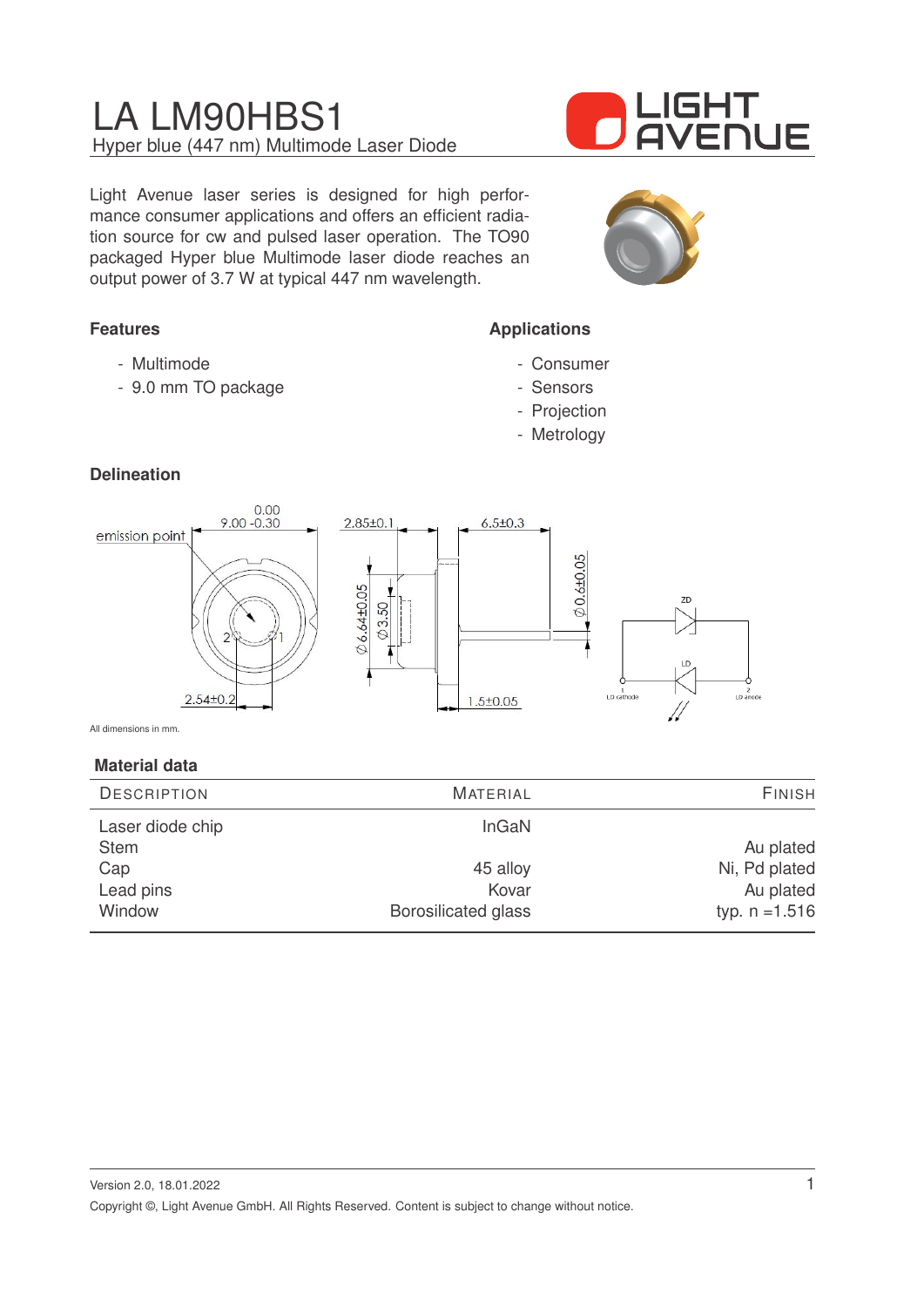

### **Electro-optical characteristics (** $T_A = 25 °C$ )<sup>2</sup>

| <b>SYMBOL</b>        | CONDITION          | MIN. | TYP <sup>1</sup> | MAX. | UNIT    |
|----------------------|--------------------|------|------------------|------|---------|
| I <sub>th</sub>      |                    |      | 250              | 400  | mA      |
| VF                   | $\Phi_e = 3500$ mW |      |                  | 5.5  | V       |
| ΙF                   | $\Phi_e = 3500$ mW |      | 2200             | 2500 | mA      |
| $\lambda_{\rm peak}$ | $\Phi_e = 3500$ mW | 440  | 447              | 455  | nm      |
| $\Theta_\parallel$   | $\Phi_e = 3500$ mW | 6    | 9                | 13   | $\circ$ |
| $\Theta_{\perp}$     | $\Phi_e = 3500$ mW | 41   | 49               | 57   | $\circ$ |
| $P_{\text{tot}}$     |                    |      | 6.5              |      | W       |
|                      |                    |      |                  |      |         |

Note1: Parallel to the junction plane, perpendicular to the junction plane.

### **Maximum ratings (** $T_A = 25 °C$ )

| PARAMETER                                                                        | <b>SYMBOL</b>                            | CONDITION | MINIMUM        | MAXIMUM                 | Unit                                    |
|----------------------------------------------------------------------------------|------------------------------------------|-----------|----------------|-------------------------|-----------------------------------------|
| Optical power<br>Operating temperature<br>Storage temperature<br>Reverse current | $\Psi_{\rm e, max}$<br>l op<br>st.<br>IR |           | $-40$<br>$-40$ | 3.7<br>120<br>135<br>20 | W<br>$^{\circ}$ C<br>$^{\circ}$ C<br>mA |

### **Thermal characteristics**

| PARAMETER                              | <b>SYMBOL</b> | VALUE. | Unit           |
|----------------------------------------|---------------|--------|----------------|
| Soldering temperature <sup>Note2</sup> | sold          | 260    | $\circ$ $\cap$ |
| Thermal Resistance (junction to case)  | $R_{\rm th}$  | 9.0    | K/W            |

Note2: Soldering temperature refers to an iron tip temperature (max. 30 W power) during the solder process. Soldering positions should be 1.6 mm away from the bottom edge of the case. The immersion time must be less than 3 s.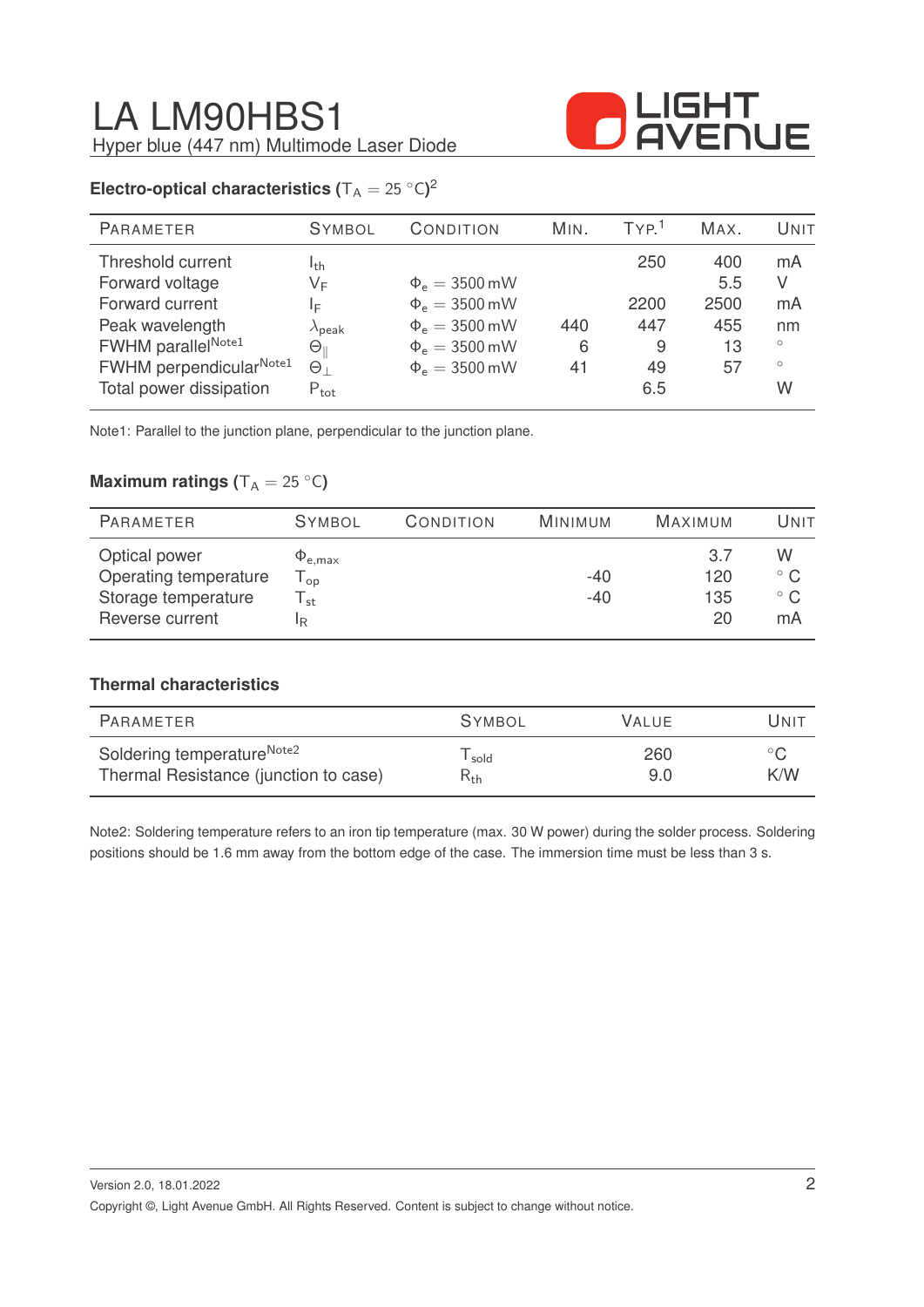

|            |      |      |      | WAVELENGTH (NM) |      |      |      |
|------------|------|------|------|-----------------|------|------|------|
|            | 440- | 442- | 444- | 446-            | 448- | 450- | 452- |
|            | 442  | 444  | 446  | 448             | 450  | 452  | 455  |
| <b>Bin</b> |      |      | М    |                 | b    | ь    |      |

### $\textsf{Wavelength}$  binning ( $\textsf{P}_{\textup{opt}} = 3.5 \, \textsf{W}, \, \textsf{T}_{\textsf{A}} = 25 \, \text{°C} \textsf{)}^{\textsf{Note3}}$

### $\mathsf{Forward}$  current binning ( $\mathsf{P}_{\mathsf{opt}} = 3.5\,\mathsf{W},\, \mathsf{T}_{\mathsf{A}} = 25\,\mathrm{^{\circ} C})^{\mathsf{Note3}}$

|     |          |          | FORWARD CURRENT (MA) |       |          |       |       |
|-----|----------|----------|----------------------|-------|----------|-------|-------|
|     | 1920-    | $2000 -$ | 2080-                | 2160- | $2240 -$ | 2320- | 2400- |
|     | $2000 -$ | 2080     | 2160                 | 2240  | 2320     | 2400  | 2480  |
| Bin |          |          |                      |       |          |       | G     |

Note3: P<sub>opt</sub>,  $\lambda_{\text{center}}$  and  $V_F$  is measured with an internal reproducibility of  $\pm 7\%$ ,  $\pm 0.3$  nm and  $\pm 0.05$  V, respectively (acc. to GUM with a coverage factor of  $k = 3$ ).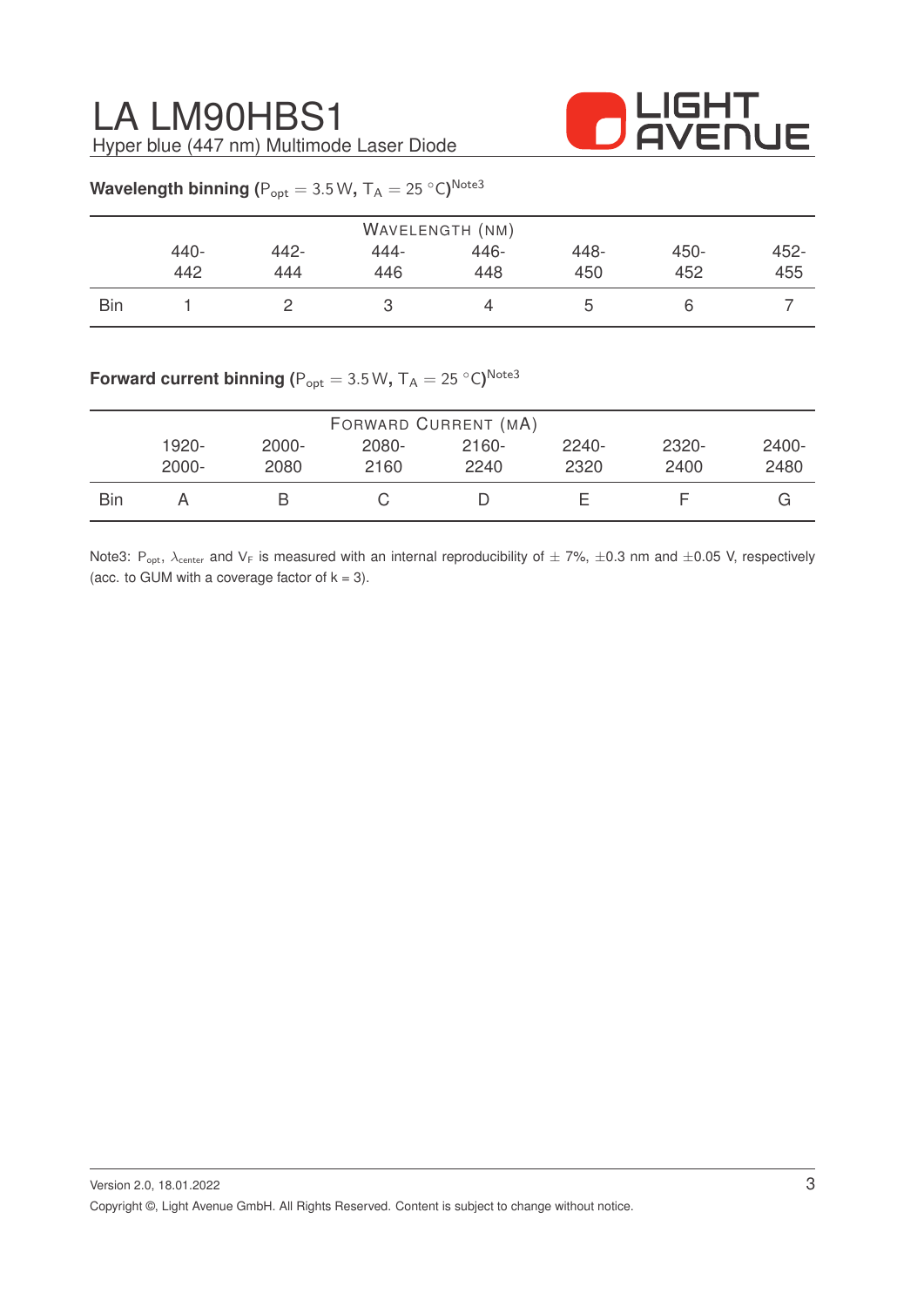

### **Typical characteristics graphs**



#### Spectrum (Relative Intensity vs. Wavelength)



**Radiant Flux vs. Forward Current** 



Radiant Flux vs. Case Temperature

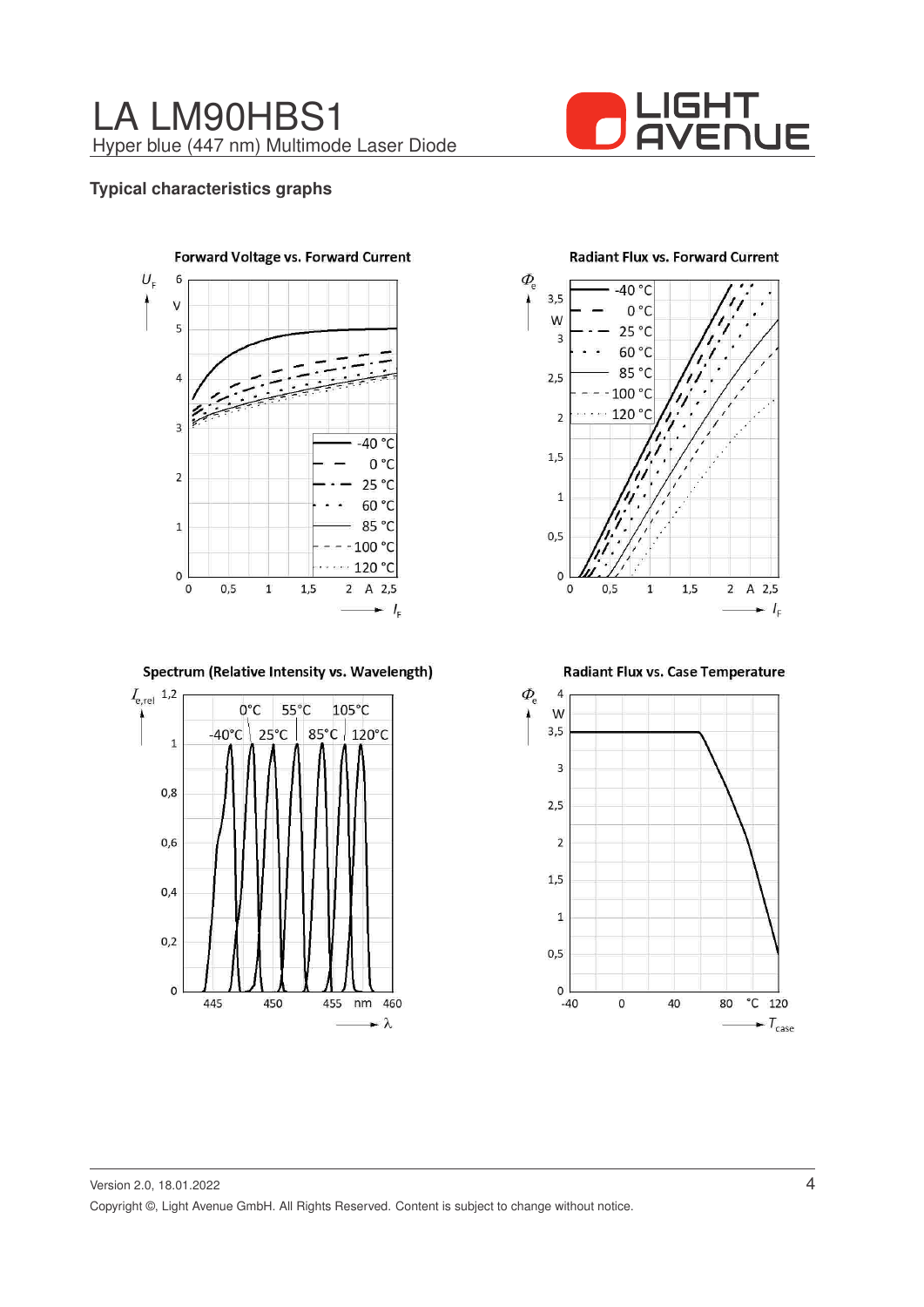

### **Caution – Laser radiation!**

Depending on the mode of operation, these devices emit highly concentrated visible and/or invisible (IR) light which can be very hazardous to the human eyes and skin. Avoid eye or skin exposure to direct, scattered radiation or through optical lenses. When operating the lasers wear protective glasses with the appropriate level of protection and ensure compliance with the necessary technical, organizational and personal protective measures in accordance with the currently valid safety regulations of laser products. To ensure safe laser operation please contact your laser protection officer. Products which incorporate these devices have to follow the safety precautions given in IEC 60825-1.

### **Important usage and application information**

### Lead free product - RoHS compliant.

All products, product specifications and data to improve reliability, function, design or otherwise are subject to change without notice. The information describes the type of component and shall not be considered as assured characteristics.

Due to technical requirements components may contain dangerous substances. For information on the types in question please contact our Sales Organization.

These laser diodes are designed as consumer goods in production and quality, especially in the application areas of computers, measuring equipment, tooling machines, audio visual equipment and home applicances. Please do not use this product for equipment, which needs extremely high reliability and safety in function and precision. Operating the laser diode above the maximum rating even for very short periods of time can damage the laser diode or reduce its lifetime. The laser diode must be operated with a suitable power supply with minimized electrical noise. When using this product, please stay within the maximum ratings, pay attention to the other instructions, conditions and precautions described in this datasheet. We will assume no responsibility for any damages resulting from improper use of this product. During operation, heat is generated in the laser chip. Because of this, the case temperature increases. A rising case temperature can shorten the lifetime of the product. Due to this, a sufficient heat sink should be attached to this product when operating.

### **Handling and storage conditions**

The laser diode is very sensitive to electrostatic discharge (ESD). Proper precautions must be taken.

Every person and other equipment (tool, machines) must be continuously ESD protected. Workers should always wear an antistatic wrist strap.

In order not to damage the hermetic seal of the laser, mechanical stress on the window should be avoided. The cap should not be stressed e.g. by tightening hard, or fixing to the application. Moreover, mechanical stress (bending) on the pins can negatively affect the hermetic seal which also influence the long-term stability.

The laser diodes are preferably stored in trays and encased in an antistatic bag under ambient conditions that are dry at normal temperature. Please refer to the "Storage temperature" range in

Version 2.0, 18.01.2022

Copyright ©, Light Avenue GmbH. All Rights Reserved. Content is subject to change without notice.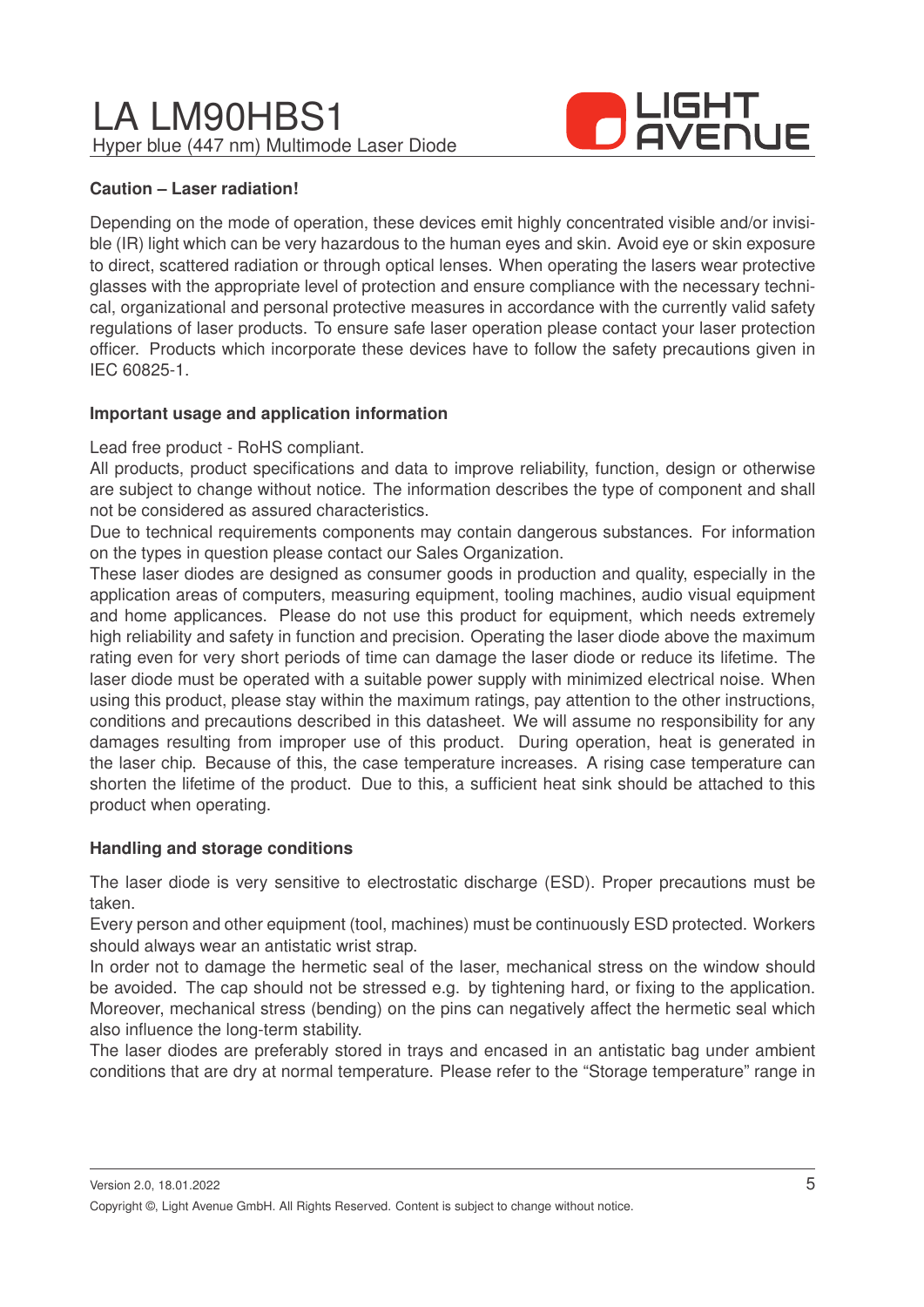

the data sheet for more information.

Since dust on the window might influence the optical properties of the products, the work area must be kept clean. For information please contact our nearest sales office.

### **Packing**

Laser diodes are arranged in trays. A cover is put on the top of the tray. For shipment the trays are arranged to stacks and placed into an ESD bag and packaging box. Please use the recycling operators familiar to you. If required you can ask for our help. Please get in touch with your nearest sales office. By agreement we will take packing material back, if sorted. Transport costs of any kind must be paid by customers. For packing material that is returned to us unsorted or which we are not obliged to accept, any costs incurred will be invoiced to you.

### **Returns and complaints**

For complaints and returns of material a RMA-number is necessary. Samples for analysis purposes can be send to us without credit.

### **Shipping conditions**

If not otherwise arranged, the "General Terms of Business of Light Avenue GmbH" apply for any shipment. If this document is not familiar to you, please request it at our nearest sales office.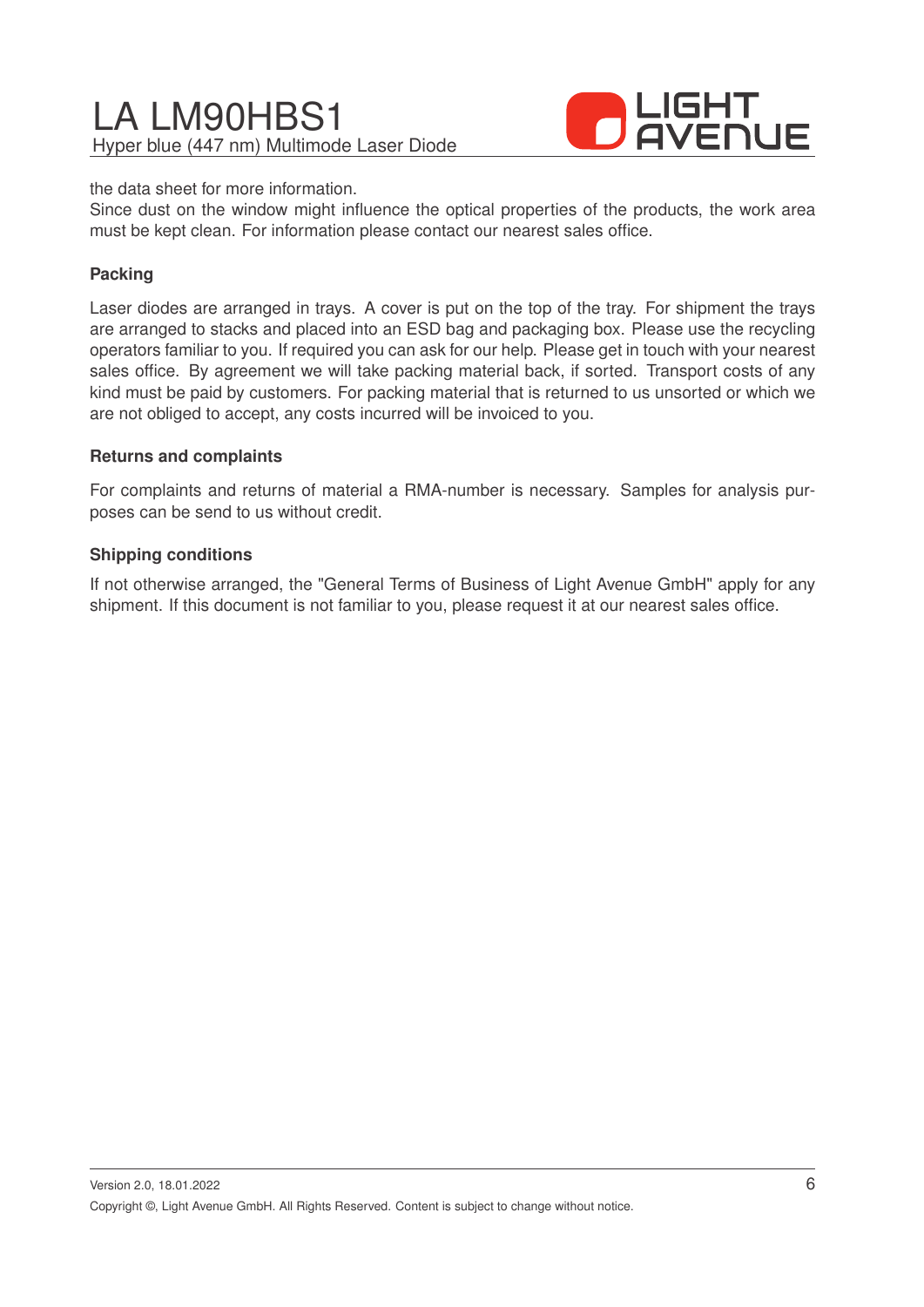

### **Disclaimer**

### **Attention please! Components used in life-support devices or systems must be expressly authorized for such purpose!**

Critical components<sup>3</sup> may only be used in life-support devices<sup>4</sup> or systems with the express written approval by us.

Light Avenue GmbH, its affiliates, agents, and employees, and all persons acting on its or their behalf, disclaim any and all liability for any errors, inaccuracies or incompleteness contained in any datasheet or in any other disclosure relating to any product. Light Avenue makes no warranty, representation or guarantee regarding the suitability of the products for any particular purpose or the continuing production of any product. To the maximum extent permitted by applicable law, Light Avenue disclaims (i) any and all liability arising out of the application or use of any product, (ii) any and all liability, including without limitation special, consequential or incidental damages, and (iii) any and all implied warranties, including warranties of fitness for particular purpose, non-infringement and merchantability. Statements regarding the suitability of products for certain types of applications are based on Light Avenue 's knowledge of typical requirements that are often placed on Light Avenue 's products in generic applications. Such statements are not binding statements about the suitability of products for a particular application. It is the customer's responsibility to validate that a particular product with the properties described in the product specification is suitable for use in a particular application. Parameters provided in datasheets and/or specifications may vary in different applications and performance may vary over time. All operating parameters, including typical parameters, must be validated for each customer application by the customer's technical experts. Product specifications do not expand or otherwise modify Light Avenue 's terms and conditions of business, including but not limited to the warranty expressed therein. Except as expressly indicated in writing, Light Avenue 's products are not designed for use in medical, lifesaving, or life-sustaining applications or for any other application in which the failure of the Light Avenue product could result in personal injury or death. Customers using or selling Light Avenue products not expressly indicated for use in such applications do so at their own risk. Please contact authorized Light Avenue personnel to obtain written terms and conditions regarding products designed for such applications. No license, express or implied, by estoppel or otherwise, to any intellectual property rights is granted by this document or by any conduct of Light Avenue. Product names and markings noted herein may be trademarks of their respective owners.